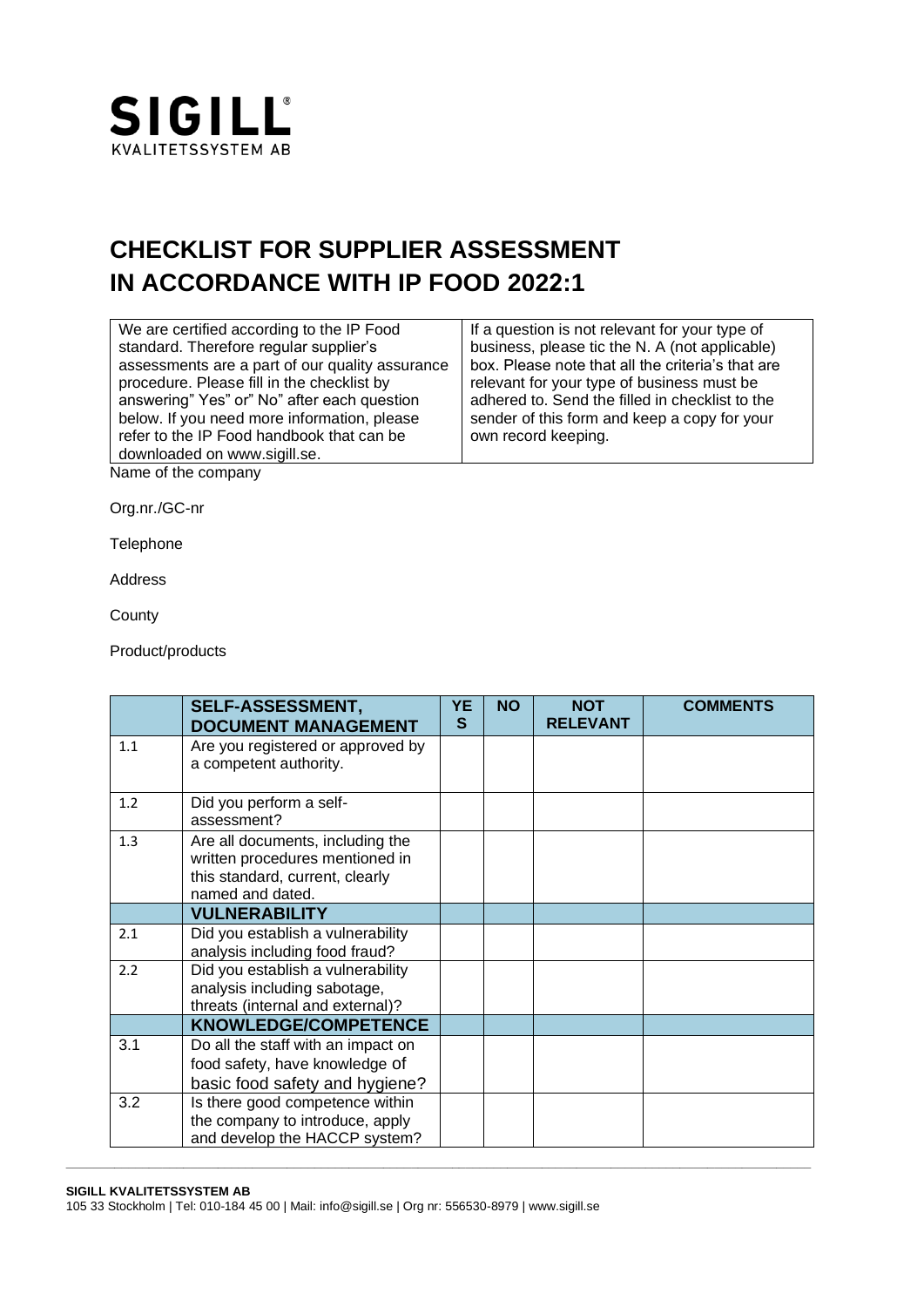

| 3.3 | Is there at least one person who<br>has the responsibility, knowledge<br>and authority to apply relevant<br>legislation for<br>information/labelling/probity? |  |  |
|-----|---------------------------------------------------------------------------------------------------------------------------------------------------------------|--|--|
|     | <b>HACCP-SYSTEM</b>                                                                                                                                           |  |  |
|     | <b>HACCP-expert</b>                                                                                                                                           |  |  |
| 4.1 | Is it written down who is<br>responsible for the HACCP-plan<br>and what mandates that are within<br>their task?                                               |  |  |
|     | <b>HAZARD ANALYSIS</b>                                                                                                                                        |  |  |
| 5   | Has the business executed a<br>hazard assessment according to<br>the HACCP principles?<br><b>CRITICAL CONTROL POINTS</b>                                      |  |  |
|     | (CCP) AND HACCP PLAN                                                                                                                                          |  |  |
| 6.1 | Are the critical control points<br>(CCP) identified and documented<br>for each product group?                                                                 |  |  |
| 6.2 | Are there critical limit values for<br>the critical control points (CCP:s)?                                                                                   |  |  |
| 6.3 | Is there an action plan for what<br>needs to be done if the limit values<br>for the critical control points<br>(CCP:s) are exceeded?                          |  |  |
| 6.4 | Is there a system for validation of<br>the HACCP system?                                                                                                      |  |  |
| 6.5 | Is there a system for yearly<br>verification of the HACCP system?                                                                                             |  |  |
|     | <b>STAFF HYGIEN</b>                                                                                                                                           |  |  |
| 7.1 | Are there written hygiene<br>regulations and routines for both<br>staff and visitors/contractors?                                                             |  |  |
| 7.2 | Does everyone who have access<br>to the food handling areas wear<br>special clothing and shoes?                                                               |  |  |
|     | <b>PLANTS, PREMISES AND</b><br><b>EQUIPMENT</b>                                                                                                               |  |  |
| 8.1 | Are the plants and premises<br>appropriate and enable safe food<br>handling?                                                                                  |  |  |
| 8.2 | Are there a routine for<br>maintenance of interiors and<br>equipment?                                                                                         |  |  |
| 8.3 | Are there a routine for<br>maintenance of measuring- and<br>control equipment relevant to food<br>safety and probity?                                         |  |  |

105 33 Stockholm | Tel: 010-184 45 00 | Mail: [info@sigill.se](mailto:info@sigill.se) | Org nr: 556530-8979 [| www.sigill.se](http://www.sigill.se/)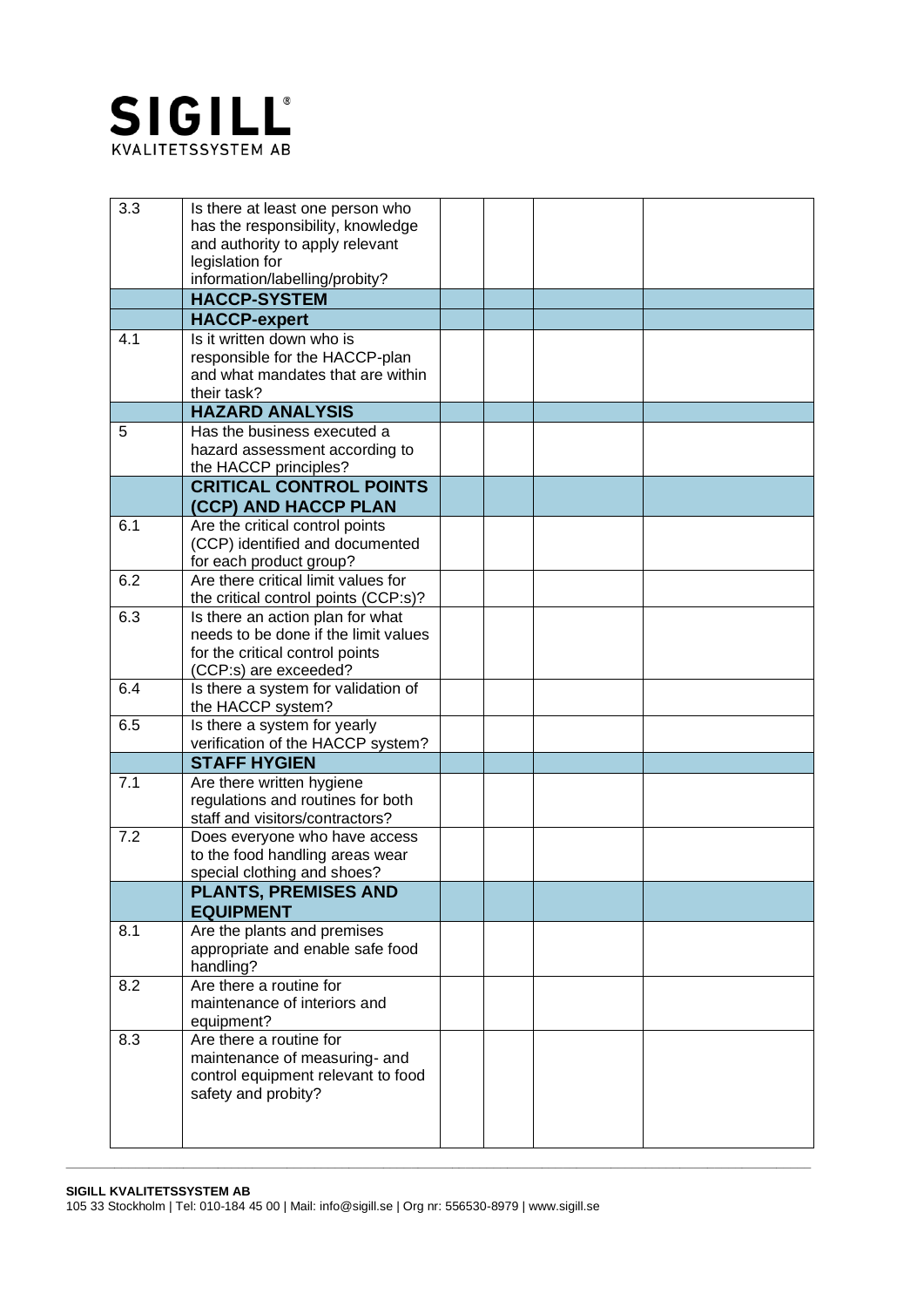

|      | <b>SAMPLING</b>                                                     |  |  |
|------|---------------------------------------------------------------------|--|--|
| 9.1  | Is there a routine for sampling                                     |  |  |
|      | which ensures relevant                                              |  |  |
|      | microbiological and chemical<br>criteria.                           |  |  |
|      | <b>CLEANING</b>                                                     |  |  |
| 10.1 | Are there written routines for                                      |  |  |
|      | efficient cleaning and sanitation of                                |  |  |
|      | the premises and the equipment?                                     |  |  |
| 10.2 | Are cleaning agents and other<br>chemicals and cleaning equipment   |  |  |
|      | kept in a separate area away from                                   |  |  |
|      | the food stuffs?                                                    |  |  |
| 10.2 | Is important information about the                                  |  |  |
|      | chemicals available and are they                                    |  |  |
|      | properly labeled?<br><b>WASTE</b>                                   |  |  |
| 11.1 | Is there a routine for the disposal                                 |  |  |
|      | of waste?                                                           |  |  |
|      | <b>VERMIN CONTROL</b>                                               |  |  |
| 12.1 | Is there a routine for vermin                                       |  |  |
|      | control, including risk assessment,                                 |  |  |
|      | preventative measures, and a<br>routine for monitoring?             |  |  |
| 12.2 | If there is a risk of pests in areas                                |  |  |
|      | where food is present, are the                                      |  |  |
|      | pests monitored?                                                    |  |  |
| 13.1 | <b>WATER</b>                                                        |  |  |
|      | Are there routines in place to<br>ensure that water is used in food |  |  |
|      | production meets the requirements                                   |  |  |
|      | for drinking water quality                                          |  |  |
|      | and can measurements and                                            |  |  |
|      | results, report?<br><b>STORAGE AND HANDLING</b>                     |  |  |
|      | OF FOOD STUFF                                                       |  |  |
| 14.1 | Are there routines for how food,                                    |  |  |
|      | packaging (for instance packaging                                   |  |  |
|      | materials) and equipment is                                         |  |  |
|      | managed and stored under                                            |  |  |
| 14.2 | hygienic conditions?<br>Is the turnover of goods complied           |  |  |
|      | with the "first in-first out" principle                             |  |  |
|      | (FIFO).                                                             |  |  |
| 14.3 | Are foods stored and handled in a                                   |  |  |
|      | safe environment, with respect to                                   |  |  |
|      | temperature and humidity?                                           |  |  |
|      |                                                                     |  |  |
| 14.4 | Store resp. are foods handled that                                  |  |  |
|      | are stored in a refrigerator and                                    |  |  |

105 33 Stockholm | Tel: 010-184 45 00 | Mail: [info@sigill.se](mailto:info@sigill.se) | Org nr: 556530-8979 [| www.sigill.se](http://www.sigill.se/)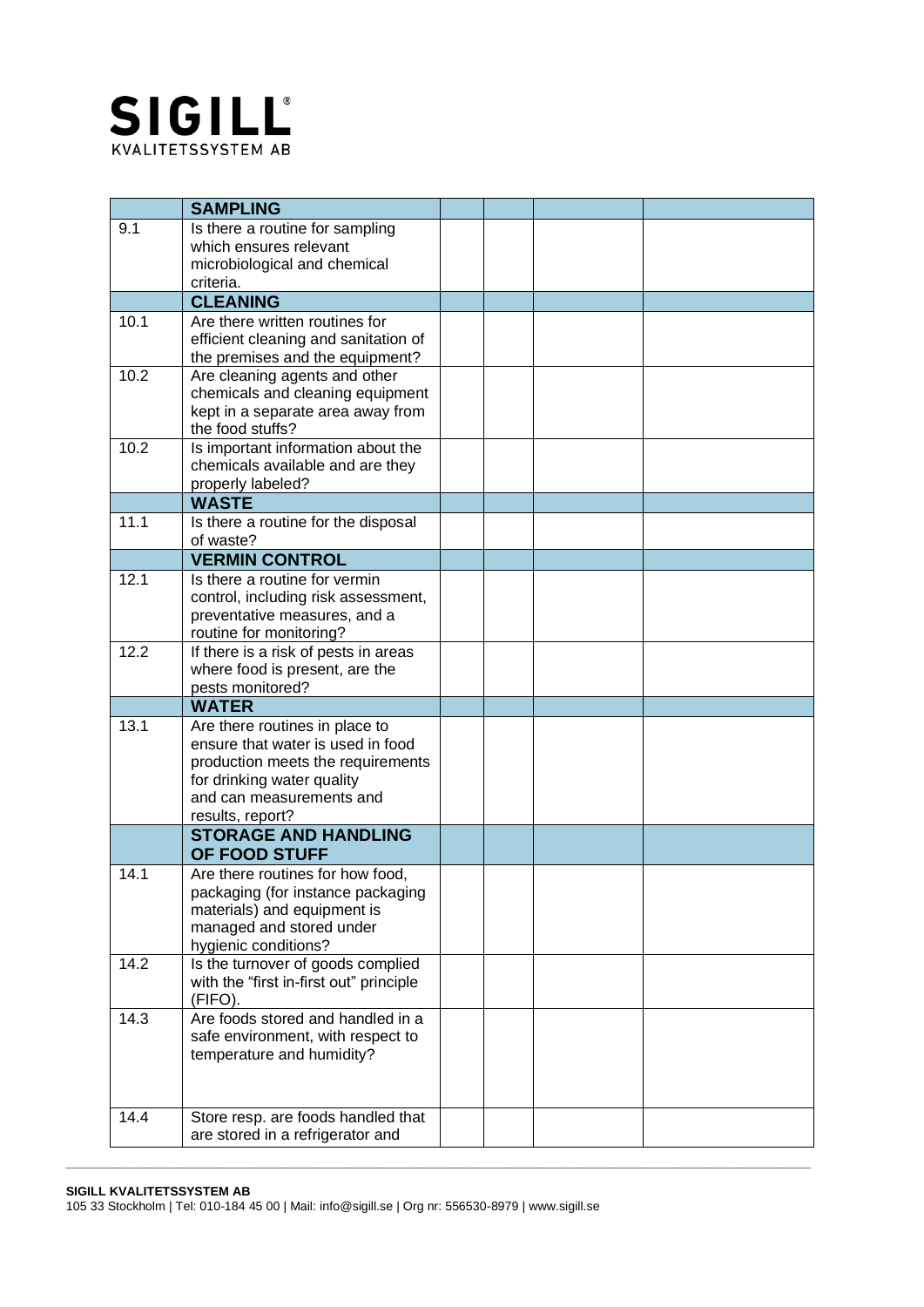

|      | freezer, kept warm, cooled down<br>and heated to the correct<br>temperature, and can it be<br>explained which temperatures                                                        |  |  |
|------|-----------------------------------------------------------------------------------------------------------------------------------------------------------------------------------|--|--|
| 14.5 | apply to current items?<br>Are foods stored and packaged in<br>packaging that are approved for<br>the food stuff in question?                                                     |  |  |
|      | <b>ALLERGENS</b>                                                                                                                                                                  |  |  |
| 15.1 | Are foods containing allergens<br>stored and handled in such a way<br>as to minimize the risk of an<br>allergic reaction in the end<br>consumer? Are allergens clearly<br>marked? |  |  |
| 15.1 | Are work surfaces that have been<br>in contact with allergens cleaned<br>before other foods are handled on<br>the same surfaces?                                                  |  |  |
|      | <b>GOODS RECEPTION AND</b><br><b>SUPPLIER CONTROL</b>                                                                                                                             |  |  |
| 16.1 | Is there a list of suppliers and<br>criteria for supplier approval?                                                                                                               |  |  |
| 16.1 | Is there a routine for approving<br>new suppliers with regard to food<br>safety and traceability?                                                                                 |  |  |
| 16.2 | Is there a plan for follow-up of<br>suppliers that proves the criteria<br>for approval?                                                                                           |  |  |
| 16.3 | Are there any routines for what is<br>to be checked when goods are<br>delivered and how it is to be done?                                                                         |  |  |
|      | <b>DELIVERY AND TRANSPORT</b>                                                                                                                                                     |  |  |
| 17.1 | Is food delivered and transported<br>under suitable temperature and<br>hygiene conditions?                                                                                        |  |  |
|      | <b>INFORMATION/LABELLING/P</b><br><b>ROBITY</b>                                                                                                                                   |  |  |
| 18.1 | Are the pre-packed foods labelled<br>in a correct way/are there correct<br>information in respect of product<br>safety and probity?                                               |  |  |
| 18.2 | Are non-pre-packed foods labelled<br>in a correct way/are there correct<br>information in respect of product<br>safety and probity?                                               |  |  |
| 18.3 | Are there any routines for<br>segregation and good production<br>planning ensuring probity?                                                                                       |  |  |